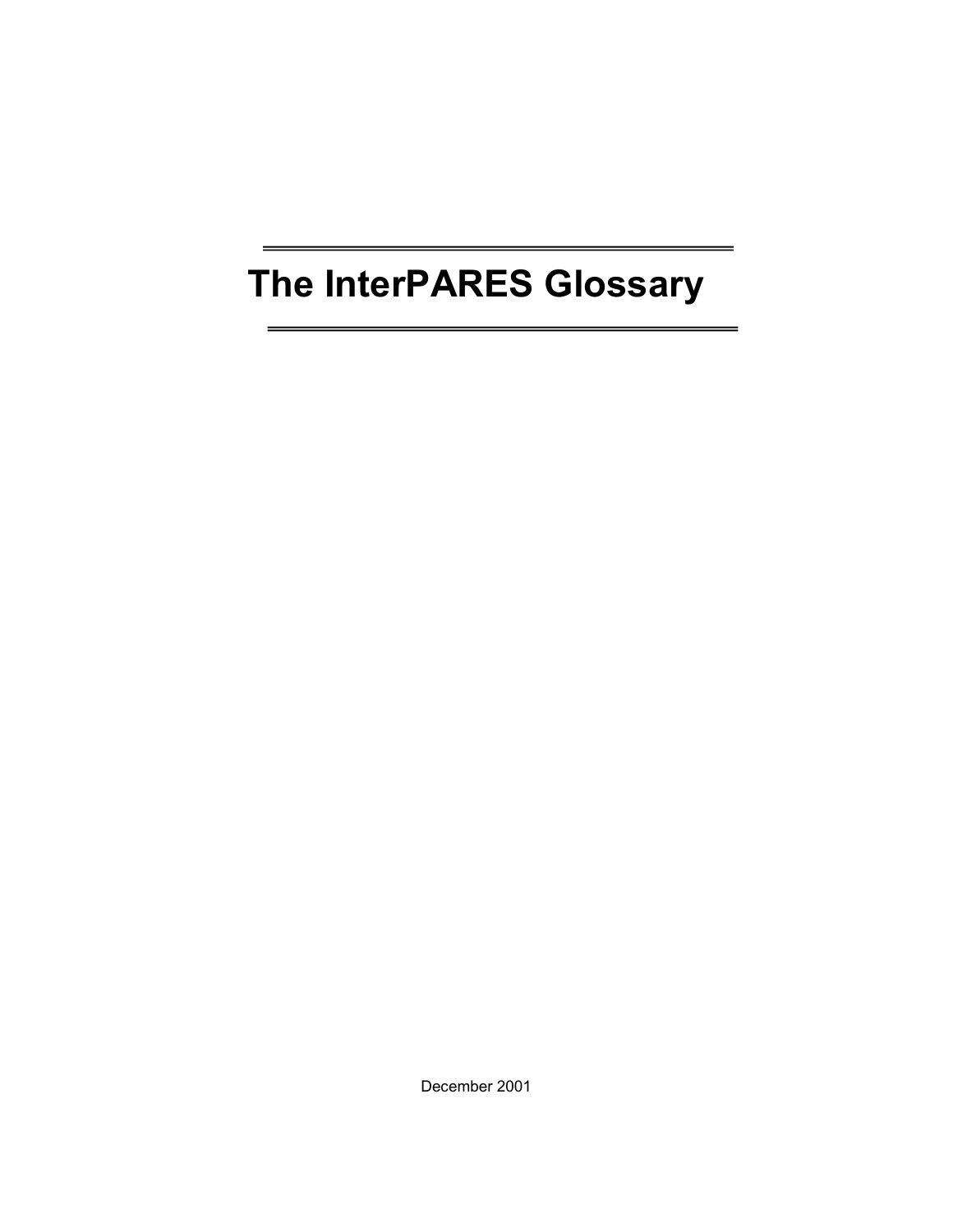# **Glossary**

# **action**

The conscious exercise of will by an officer of the records creator or by an external person aimed to create, maintain, modify or extinguish situations.

# **active record**

A record needed by its creator for the purpose of carrying out actions.

# **affix**

To store on a medium.

## **annotation**

An addition made to a record after it has been created. See also: execution annotation; business matter annotation; record management annotation.

# **archival bond**

The relationship that links each record, incrementally, to the previous and subsequent ones and to all those which participate in the same activity. It is originary (i.e., it comes into existence when a record is made or received and set aside), necessary (i.e., it exists for every record), and determined (i.e., it is characterized by the purpose of the record).

# **archival date**

The date on which a record is officially incorporated into the creator's records.

# **archival fonds**

The whole of the records of a creator.

# **archives**

The whole of the records of a creator.

An agency or institution responsible for the preservation and communication of records selected for permanent preservation.

A place in which records selected for permanent preservation are kept.

## **attestation**

The written validation of a record by those who took part in the issuing of it (author, writer, countersigner) and by witnesses to the action or to the signing of the record.

## **audit trail**

A means of tracking all the interactions with records within an electronic system so that any access to the system can be documented as it occurs for the purpose of preventing unauthorized actions in relation to the records.

## **authentic record**

A record that is what it purports to be and that is free from tampering or corruption.

## **authentication**

A declaration of a record's authenticity at a specific point in time by a juridical person entrusted with the authority to make such a declaration.

# **authentication certificate of trusted third party**

An attestation issued by a trusted third party for the purpose of authenticating the ownership and characteristics of a public key. It appears in conjunction with the digital signature of the author of a record, and is itself digitally signed by the trusted third party.

## **authenticity**

The quality of being authentic, or entitled to acceptance. As being authoritative or duly authorized, as being what it professes in origin or authorship, as being genuine.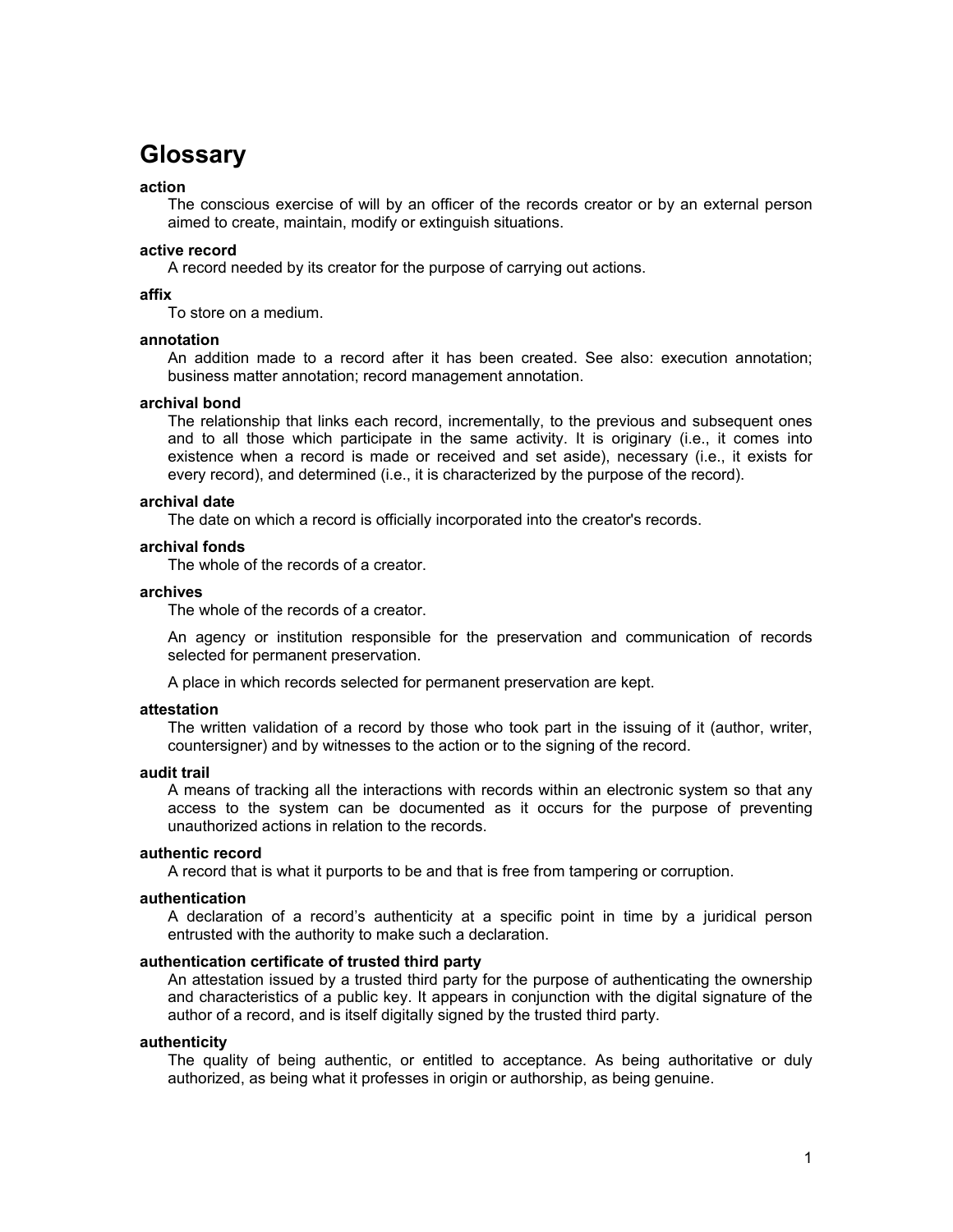# **Baseline Requirements Supporting the Production of Authentic Copies of Electronic Records**

The minimum conditions necessary to enable the preserver to attest to the authenticity of copies of electronic records.

# **Benchmark Requirements Supporting the Presumption of Authenticity of Electronic Records**

The conditions that serve as a basis for the preserver's assessment of the authenticity of electronic records.

# **business matter annotation**

An addition made to a record in the course of handling the business matter in which the record participates, that reflect actions taken subsequent to the creation of the record for the purpose of handling the activity or the matter in which the record participates.

# **certificate of authenticity**

A declaration by the preserver that one or more reproduced or reproducible electronic records is authentic.

# **chronological date**

The date (and, possibly, the time of day) of a record, included in the record by its author, or by the electronic system on the author's behalf, in the course of its compilation.

# **class**

A subdivision of a classification scheme and the concrete body of records corresponding to it.

# **class code**

The component of the classification code that uniquely identifies the class to which a record belongs.

# **classification code**

A series of alphabetical, numerical, or alphanumeric symbols used to identify the record in its documentary context.

#### **classification scheme**

Diagram, table, or other representation categorizing the creator's records by hierarchical classes and according to a coding system expressed in alphabetical, numerical, or alphanumeric symbols.

# **classify records**

To assign records to the pre-established classes in the classification scheme and, within each class, to the dossiers to which they belong (if applicable), by attaching to each record a classification code.

# **competence**

A sphere of functional responsibility entrusted to an office.

#### **competent person**

The office that is given a competence and has, therefore, the authority and capacity to act within it.

# **completeness**

The characteristic of a record that refers to the presence within it of all the elements required by the creator and the juridical system for it to be capable of generating consequences.

# **context**

The framework in which the action in which the record participates takes place. The types of context include juridical-administrative context, provenancial context, procedural context, documentary context, and technological context.

#### **copy**

An entity that is generated from and resembles a record.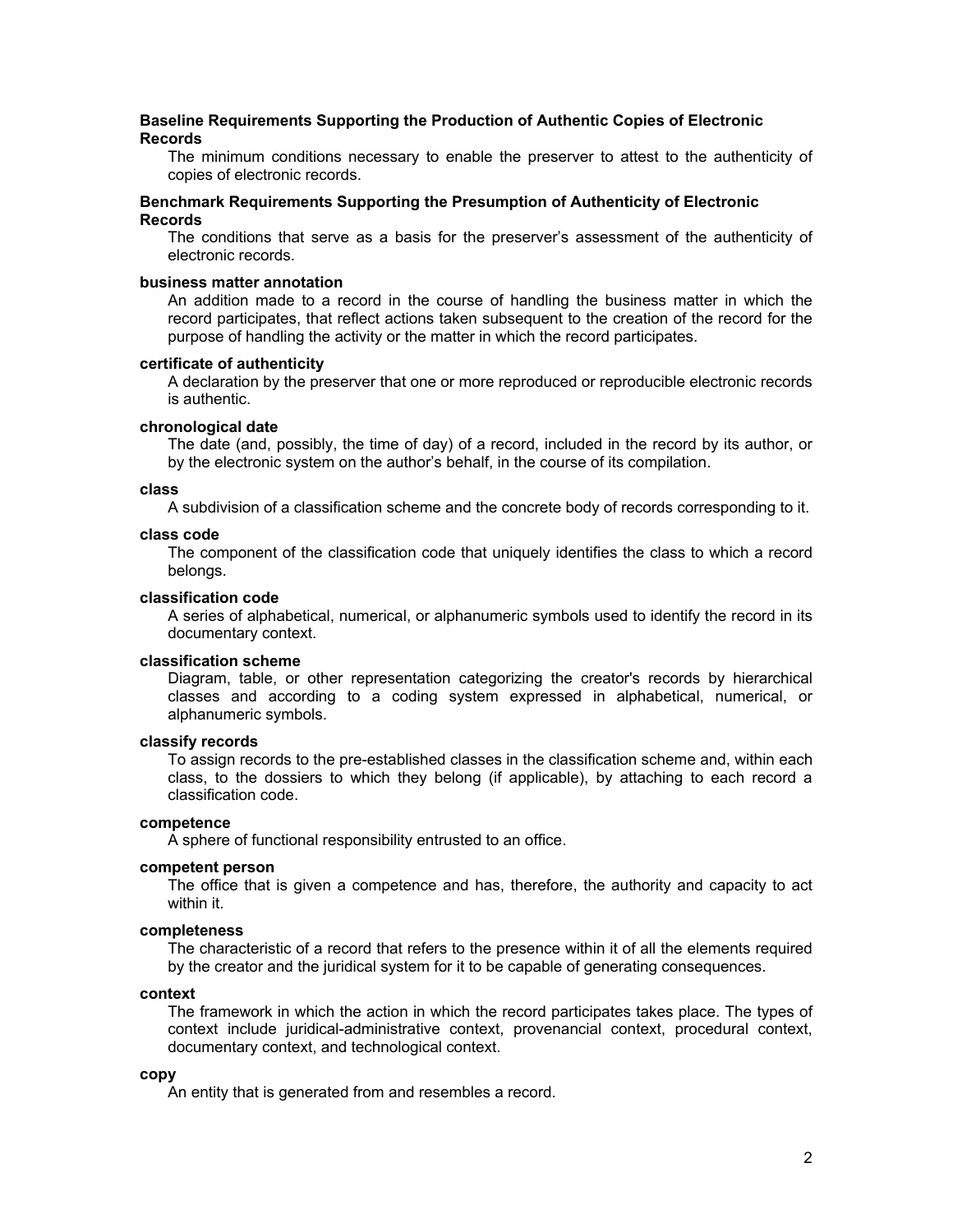# **corroboration**

The explicit mention of the means used to validate the record.

# **create records**

To make and set aside or receive and set aside records.

#### **creation medium**

The physical carrier on which a record, made or received, is set aside, for further action or reference.

#### **custody**

The physical and legal control over the existence, authenticity, location, and accessibility of records.

# **data**

The smallest meaningful facts.

#### **description of action**

A presentation of the ideal motivation (the preamble) and the concrete reason (the exposition) for an action, as well as the action or matter itself (the disposition).

# **destroy inactive records**

To obliterate inactive records from existence without reasonable hope of recovery.

#### **digital component**

A digital object that is part of an electronic record, or of a reproduced electronic record, or that contains one or more electronic records, or reproduced electronic records, and that requires specific methods for preservation.

#### **digital time-stamp issued by a trusted third party**

An attestation by a trusted third party that a record was received at a certain point in time.

#### **diplomatics**

The study of the genesis, inner constitution, and transmission of archival documents, and of their relationship with the facts represented in them and with their creator.

# **document**

Recorded information.

#### **documentary context**

The archival fonds to which a record belongs, and its internal structure.

#### **documentary form**

The rules of representation according to which the content of a record, its administrative and documentary context, and its authority are communicated. The two types of documentary form are extrinsic elements and intrinsic elements.

#### **draft**

A record made for purposes of correction.

#### **draft number**

The unique identifier assigned to sequential draft versions of the same record. The draft number is added to the record when it is stored.

# **electronic record**

A record that is created (made or received and set aside) in electronic form.

# **electronic seal**

A specific means of authenticating a record or ensuring that is opened only by the intended addressee. A type of electronic signature. An example of an electronic seal is a digital signature, which is an electronic signature based on public key cryptography.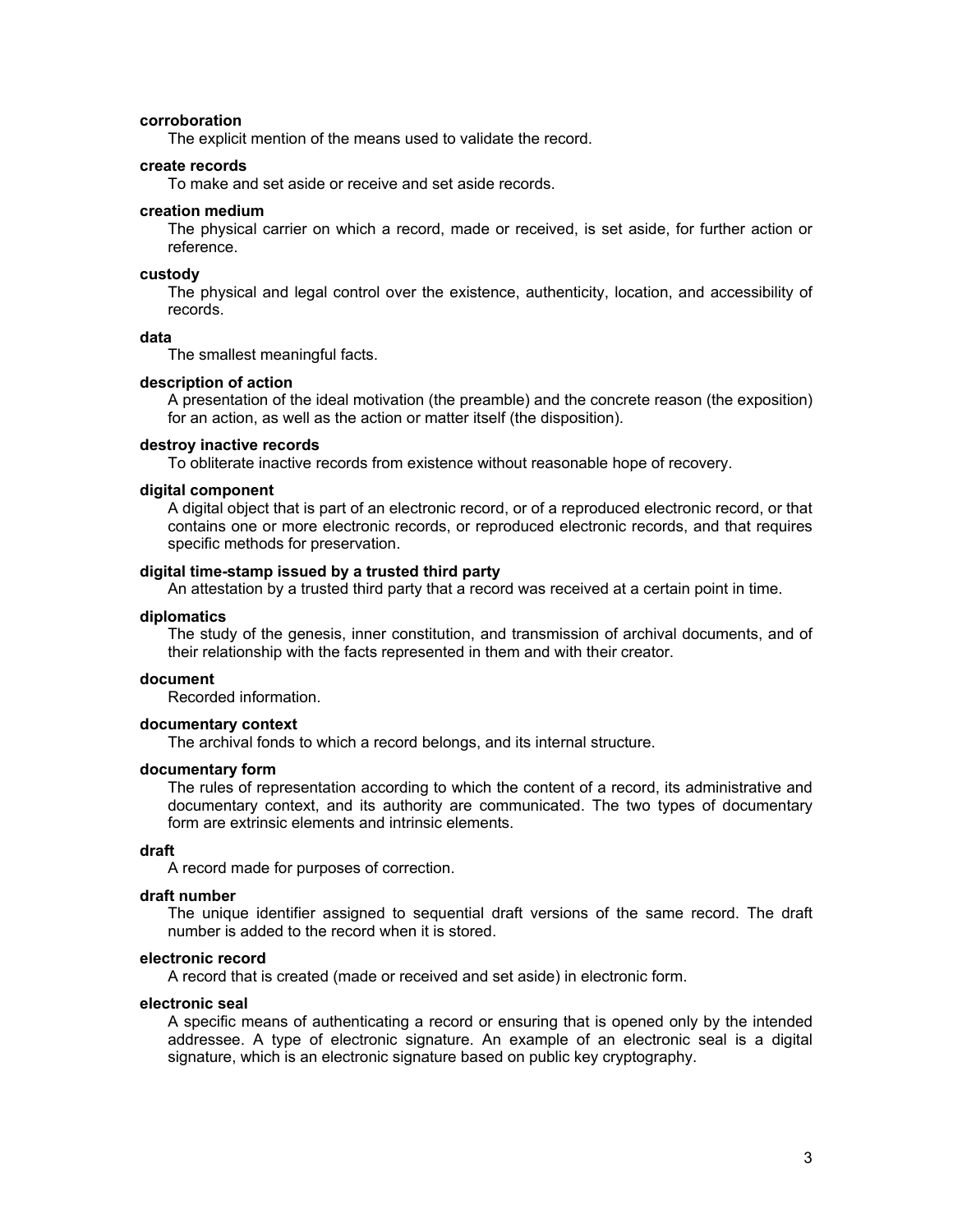# **electronic signature**

A digital mark that has the function of a signature in, is attached to, or is logically associated with a record, and is used by a signatory to take responsibility for, or to give consent to, the content of the record.

#### **execution annotation**

An addition made to a record, after its creation, as part of the document execution phase of an administrative procedure.

# **extrinsic elements**

An element of a record that constitutes its external appearance. The types of extrinsic elements include presentation features, electronic signatures, electronic seals, digital timestamps issued by a trusted third party, and special signs.

#### **file**

An integrated aggregation of records, constituted according to the person, action, or matter to which it refers.

#### **file identifier**

The means used to identify uniquely the file in which the record belongs.

#### **folder**

A cover in which non-electronic records, belonging in the same dossier, are loosely kept, usually in chronological order. A dossier may be distributed across a number of folders.

#### **function**

All of the activities aimed to accomplish one purpose, considered abstractly.

#### **graphic**

A representation of an object or outline of a figure, plan, or sketch by means of lines; a representation of an object formed by drawing.

## **image**

An artificial imitation or representation of the external form of any object, or an optical appearance or counterpart of an object, such as is produced by rays of light, refracted as through a lens, or falling on a surface after passing through a small aperture. A subset of image is moving images, which are visual images, with or without sound, that, when viewed, present the illusion of motion.

# **inactive records**

Records which are no longer needed for ongoing agency business.

#### **indication of action**

The subject line(s) and/or the title at the top of a record.

#### **indication of attachment**

The mention of autonomous items that have been linked inextricably to the record before transmission (i.e., added during its execution) in order for it to accomplish its purpose.

#### **information**

An assemblage of data in a comprehensible form capable of communication.

#### **institutional requirement**

An external, legal, regulatory, societal, and/or cultural constraint imposed on the institution responsible for preserving records, and/or an internal policy or procedure for the preservation of electronic and/or non-electronic records.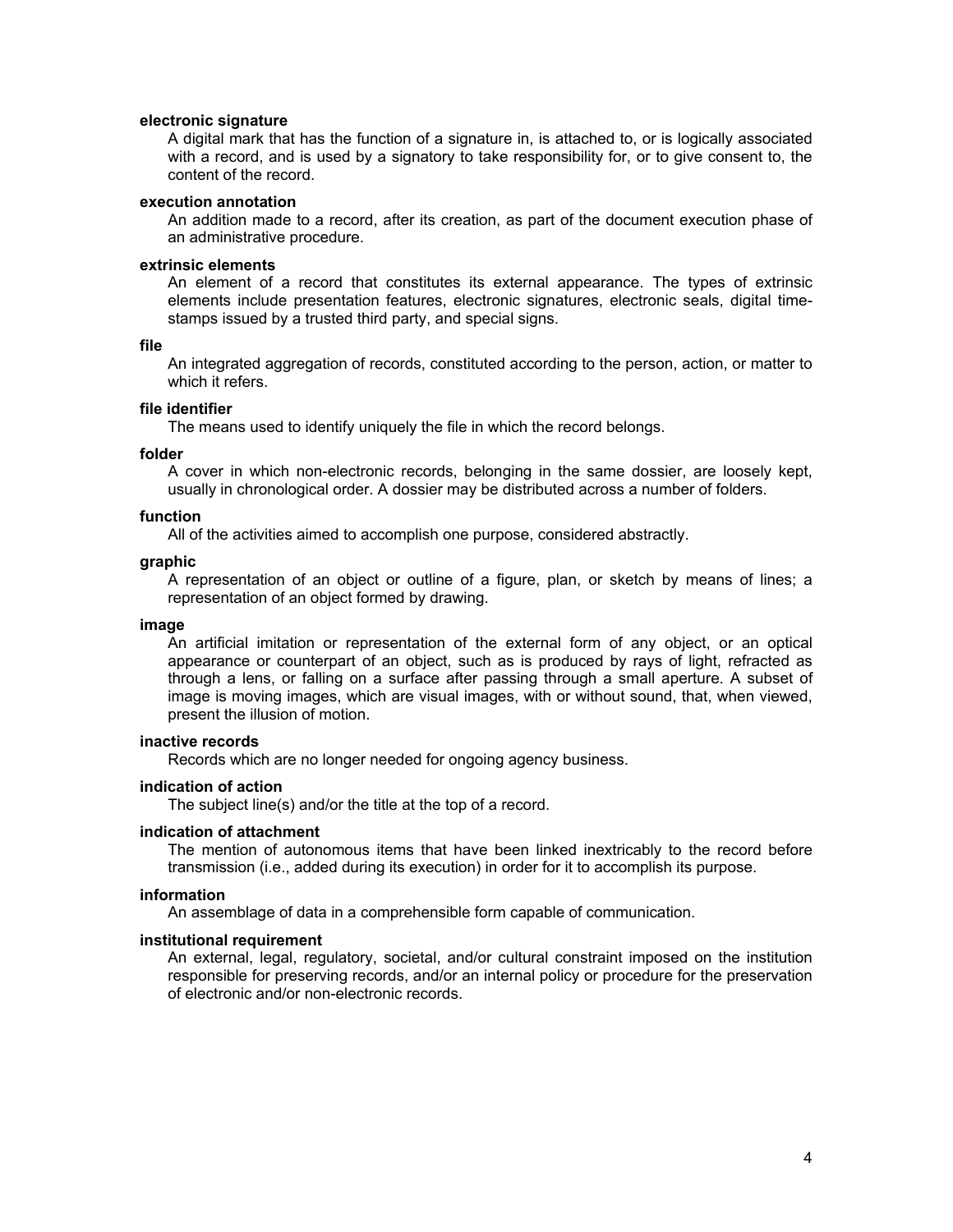# **intrinsic elements**

The elements of a record that constitute its internal composition. The types of intrinsic elements include name of author, name of originator, chronological date, name of place of origin of record, name of addressee(s), name of receiver(s), indication of action (matter), name of writer, corroboration, attestation, and qualification of signature.

The elements of a record that convey the action in which the record participates and its immediate context.

# **juridical-administrative context**

The legal and organizational system in which the creating body belongs.

# **juridical person**

An entity having the capacity or the potential to act legally and constituted either by a succession or collection of physical persons or a collection of properties.

#### **medium**

A physical carrier.

# **mode of transmission**

The method by which a record is communicated over space or time.

#### **name of addressee**

The name of the physical or juridical person(s) to whom the record is directed or for whom the record is intended.

#### **name of author**

The name of the physical or juridical person having the authority and capacity to issue the record or in whose name or by whose command the record has been issued.

#### **name of creator**

The name of the physical or juridical person in whose archival fonds the record exists.

# **name of handling office**

The office with the authority and capacity for treating an action or matter.

# **name of originator**

The name of the person assigned the electronic address in which the record has been generated and/or sent.

# **name of place of origin**

The name of the geographic place where the record was generated, included in the content of the record by the author or in the electronic system on the author's behalf.

# **name of receiver**

The name of the physical or juridical person(s) to whom the record is copied for information purposes.

#### **name of writer**

The name of the physical or juridical person having the authority and capacity to articulate the content of the record.

#### **needed source records**

A source record after conversion that, instead of being destroyed, is returned to storage as a semi-active record.

# **original**

The first complete and effective record.

#### **overall presentation**

The record's overall information configuration, i.e., the manner in which content is presented to the senses, using text, image or sound, either alone or in combination.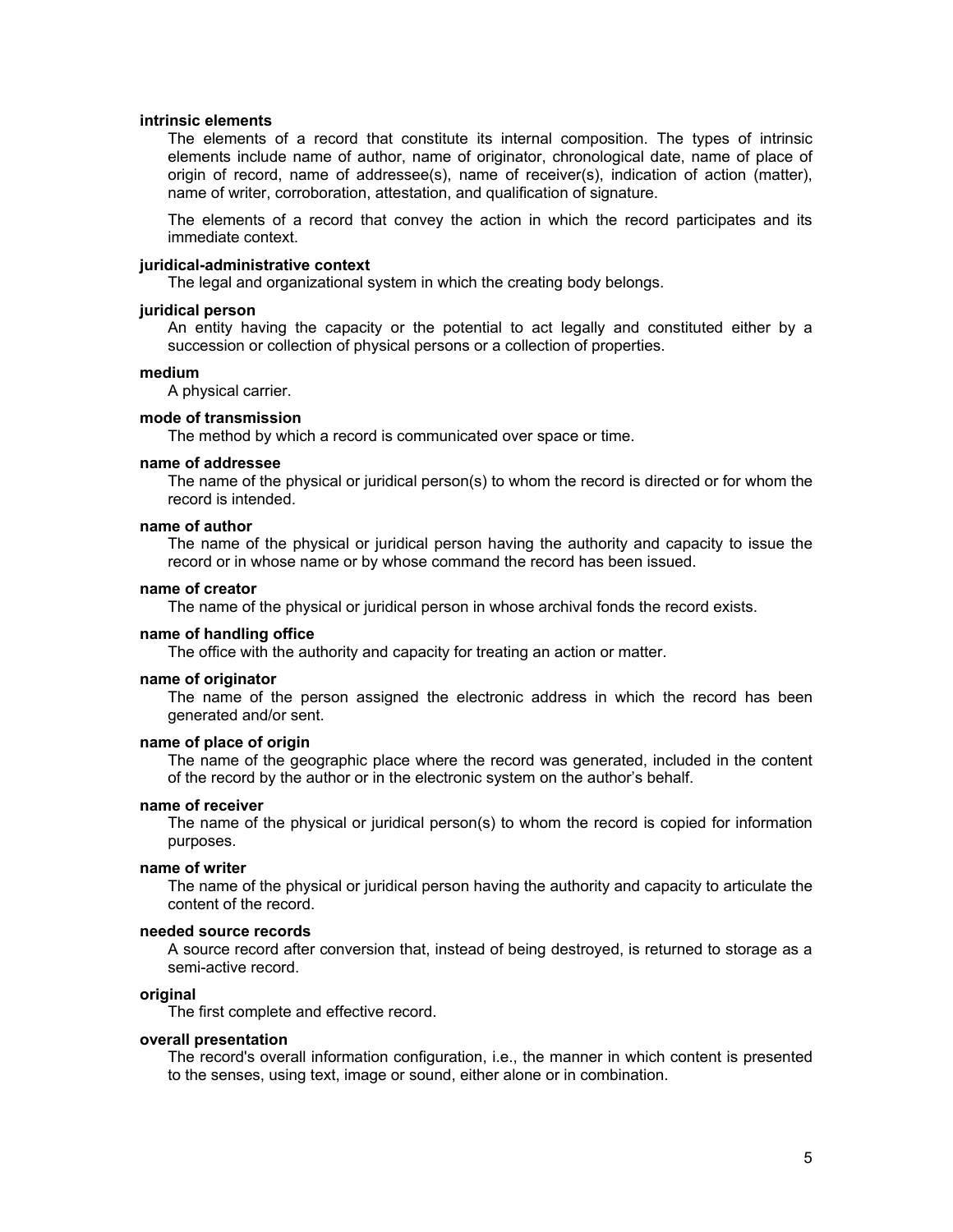# **presentation features**

A set of perceivable features (graphic, aural, visual), generated by means of encoding and program instructions, and capable, when used individually or in combination, to present a message to our senses. Presentation features include overall presentation and specific presentation features.

#### **preservation framework**

The whole of the principles, policies, and strategies for maintaining digital components and related information over time, and for reproducing the related authentic records and/or archival aggregations of records, that is produced by interpreting external controls and applying them to the records selected for preservation.

#### **preservation strategy**

Coherent set of objectives and methods for maintaining digital components and related information over time, and for reproducing the related authentic records and/or archival aggregations.

#### **preserver**

The juridical person whose primary responsibility is the long-term preservation of authentic records.

# **presumption of authenticity**

An inference as to the fact of a record's authenticity that is drawn from known facts about the manner in which that record has been created and maintained.

# **priority of transmission**

Indication of the priority in which a record is to be transmitted.

#### **procedural context**

The business procedure in the course of which the record is created.

#### **procedure**

In general, the body of written and unwritten rules governing the conduct of a transaction, or the formal steps undertaken in carrying out a transaction. In particular, the legislative machinery set up to carry out a given transaction.

#### **provenancial context**

The creating body, its mandate, structure, and functions.

# **qualification of signature**

The mention of the title, capacity, and/or address of the persons signing a record.

# **record**

A document made or received and set aside in the course of a practical activity.

#### **record attribute**

A defining characteristic of a record or of a record element.

#### **record element**

A constituent part of a record's documentary form.

#### **record identity**

The distinguishing character of a record, i.e., the attributes of a record that uniquely characterize it and distinguish it from other records.

#### **record integrity**

The quality or state of being a complete and uncorrupted record.

#### **record item identifier**

The component of the classification code that corresponds to the progressive number of the record within the dossier or, in the absence of dossiers, within the specific class.